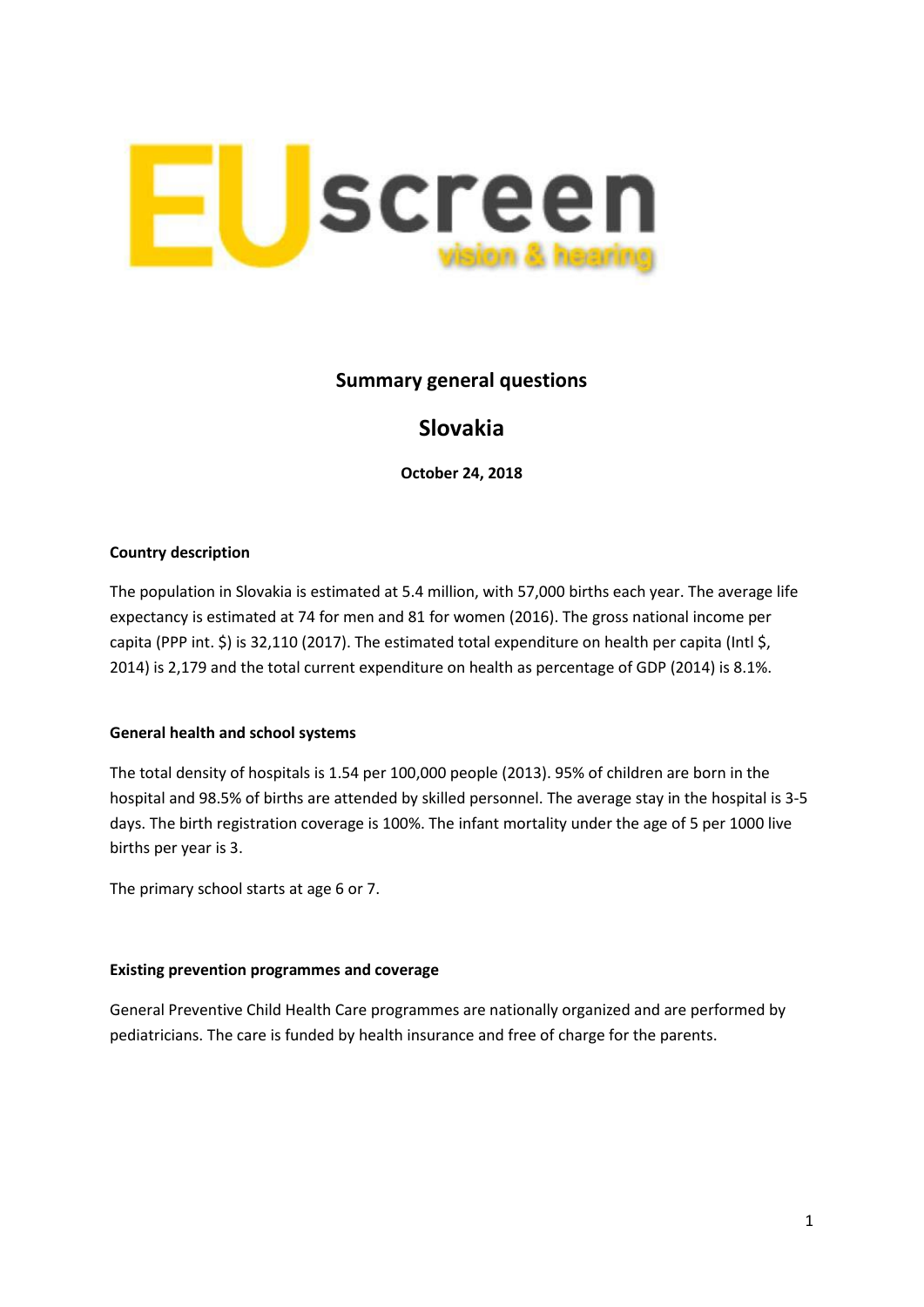#### **Health care contact moments in the first weeks and at 4-6 year**

|                   | Vaccination or tests                    | Attendance               |
|-------------------|-----------------------------------------|--------------------------|
| First week (at    | Dry drop blood test (hypothyreosis,     | Health insurance - fully |
| neonatology dptm) | fenylketonuria, congenital adrenal      | covered                  |
|                   | hyperplasia)                            |                          |
|                   | <b>USG CNS</b>                          | Health insurance 100%    |
|                   | USG kidney, u.bladder, urinary tract    | Health insurance 100%    |
|                   | Ortolani test for LCC (hip dysplasia)   | Health insurance 100%    |
|                   | BERA, TOAE - hearing screening          | Health insurance 100%    |
|                   | Congenital cataract screening           | Health insurance 100%    |
| 1 month           | General paediatric examination          | about 90%                |
| 1-2 months        | USG coxae (for hip dysplasia)           | about 90%                |
| 2 months          | General paediatric examination          | about 90%                |
| 2-3 months        | difteria, tetanus, perthusis, hepatitis | about 90%                |
|                   | b, haemofilus, poliomyelitis,           |                          |
|                   | pneumococcus                            |                          |
| 3 months          | General paediatric examination          | about 90%                |
| 3 months          | RTG coxae if necessary (for hip         | about 96%                |
|                   | dysplasia)                              |                          |
|                   |                                         |                          |
| 4-6 year          |                                         |                          |
| 4 years           | General paediatric examination          | about 90%                |
| 5 years           | difteria, tetanus, perthusis,           | about 96%                |
|                   | poliomyelitis                           |                          |
| 6 years           | General paediatric examination          | about 90%                |

All children are invited for screening by the pediatrician. The attendance is about 90%. No information is provided on the monitoring of the quality of the programme or cost-effectiveness.

About 96% of the children are vaccinated.

The total costs of general screening are unknown. The average salary costs for a pediatrician are 30,000 euros per year (15 euros per hour).

### **References**

WHO (all accessed August 2018):

- Data on country population and economics:<http://www.who.int/countries/en/>
- Data on health infrastructure:<http://apps.who.int/gho/data/view.main.30000>
- Data on skilled professionals at birth: <http://apps.who.int/gho/data/view.main.1630>
- Data on birth registrations: <http://apps.who.int/gho/data/view.main.GSWCAH54v>